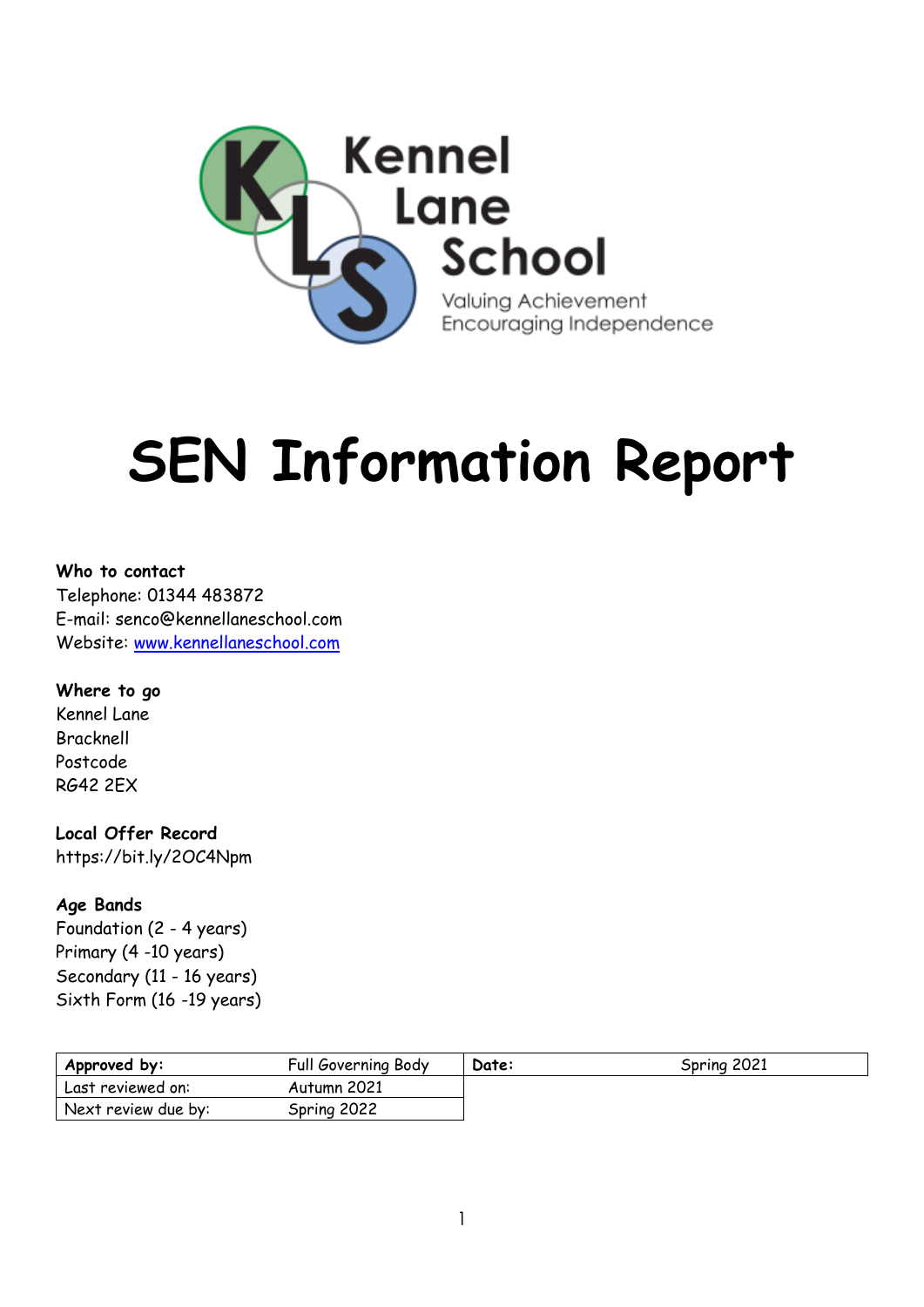## **Local Offer Description**

At Kennel Lane School, we are justifiably proud of our learners' achievements. We are truly dedicated to the community that we serve. We recognise every young person as an individual who has their own special talents which need to be nurtured. We encourage every learner to be the best they can be and strive to achieve so they are proud of their efforts. We work hard to create a learning environment that is not only stimulating and celebratory but also, most importantly, meets the needs of every young person in our care.

By providing an innovative and outstanding education that is reflected by our school motto: Valuing Achievement…Encouraging Independence, we are enabling our learners to understand the world around them, become fulfilled individuals and active and compassionate citizens.

We recognise that to be successful, learners must feel safe and cared for and know their goals: our Senior Leadership Team, Support and Intervention Team, Therapists, Tutors and Class Teams understand and support the learners in their care extremely well.

Our curriculum design provides choice which allows young people to engage and enjoy their learning as well as participate in a wide range of extracurricular activities. Our learners continue to make strong academic progress, and progress on to Further Education, Internships and the work place.

In a rapidly changing world in which our young people are presented with many exciting opportunities, our staff team are dedicated to preparing our learners for the challenges ahead. We want them to become independent thinkers, develop resilience and make positive contributions to our community.

We believe that our learners' success not only depends on what the school provides but also on the quality of relationships between the home and our school. As such, we have high expectations of parents and carers to support their young person and the school in ensuring that attendance and engagement in learning is outstanding.

# **How does the school know if learners need extra help and what should I do if I think my child/young person may have special educational needs?**

Kennel Lane School provides education for young people aged 2-19 years who have an Education, Health and Care Plan (EHCP). The school makes provision for learners with a range of learning difficulties including complex needs.

Many of the children and young people at Kennel Lane School have a diagnosis of an Autism Spectrum Disorder (ASD).

All placements are arranged through the relevant Local Authority SEN Team.

# **How will the school staff support my young person?**

Every child at our school will have an Education, Health and Care Plan (EHCP). This document outlines the particular needs of your young person and recommends the provision, including resources, teaching programmes and multi-agency involvement related to meet these needs.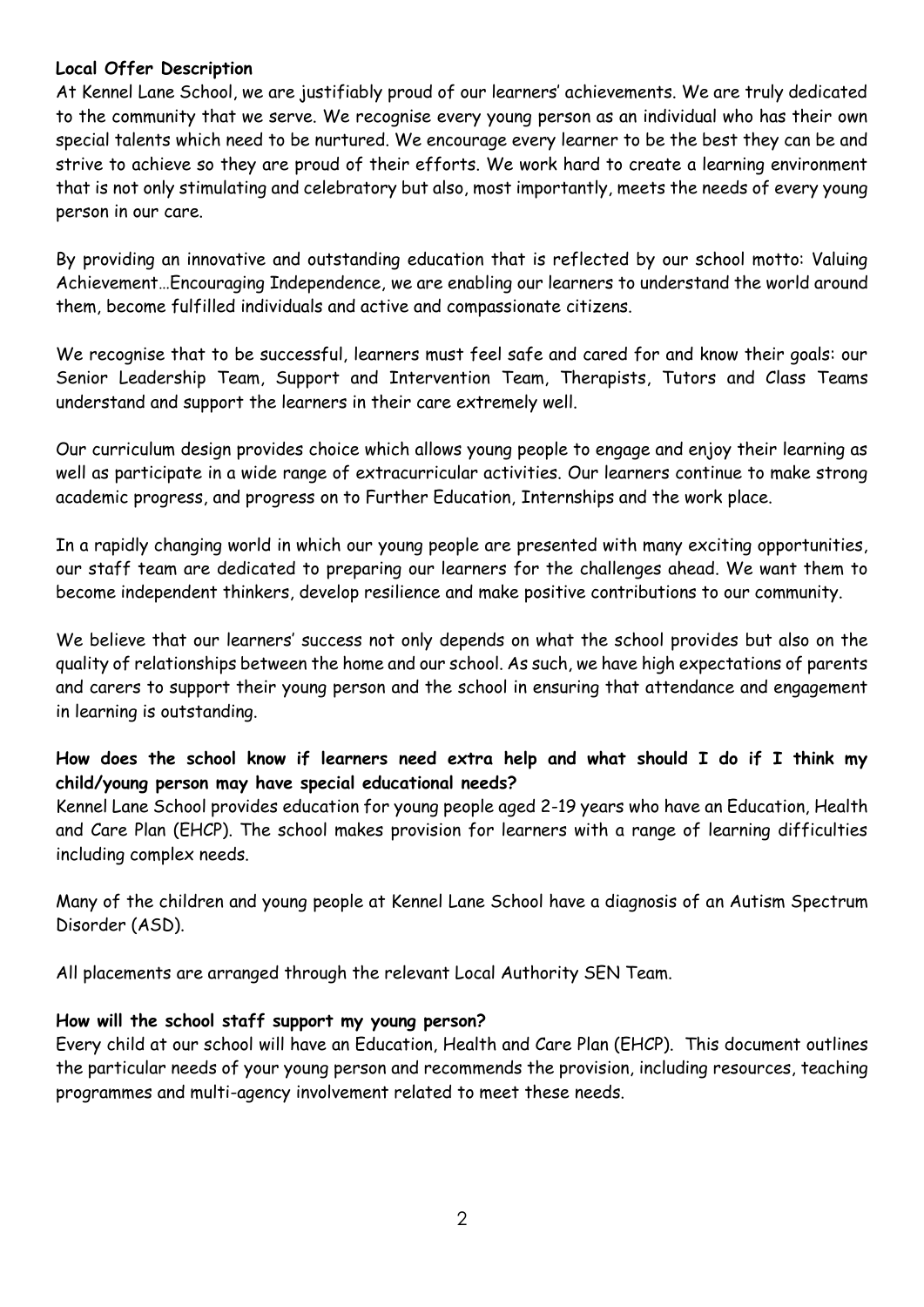# **How will the curriculum be matched to my child's/young person's needs?**

Throughout the school, learners are grouped according to their needs and abilities. The level of support will depend on your young person's needs, as identified in their Education, Health and Care Plan (EHCP).

The Woodlands Hub hosts learners from Key Stage 2 to Key Stage 5 and they are taught in a stage, not age environment. The Hub offers specialist support for learners who have more complex learning needs, including all or some of the following: physical, sensory and medical needs. Some of the learners may have profound ASD.

In the EYFS and Key Stage 1 Department, learners follow a themed curriculum which is related to stages of learning as opposed to age specific learning.

In the Primary Department and Secondary Department at Key Stage 2+, a themed curriculum is in place for learners to ensure high levels of interest and engagement whilst covering all areas of the curriculum.

In the Secondary Department at Key Stages 4 and 5, the curriculum is adapted to allow opportunities for accreditation, certification and increased opportunities to build skills to support our learners' independence. Learners following the formal curriculum have the opportunity to choose pathways related to a vocation of interest to them.

Kennel Lane School's curriculum focuses around TALENTS;

- **T** otal Communication
- **A** cademic
- **L** ife Skills
- **E** mployability
- **N** urture
- **T** herapies
- **S** ocial Skills

Teaching is differentiated to accommodate learner's individual needs.

# **How will both you and I know how my young person is doing and how will you help me to support my young person's learning?**

Progress in school is regularly reviewed in a number of ways:

- Outcomes from EHCP's are reviewed annually and progress is recorded as part of the Annual Review process.
- Short term targets are set in the form of TALENTS Journey Targets which are linked to each young person's EHCP Outcomes. Carers and parents are encouraged to join Class Teams to review progress against these targets on a termly basis.
- Tracking and monitoring progress in different subject areas.
- Teachers and Class Teams, use formative assessment to find out what learners have learned in individual and over a series of lessons.
- Teachers and Class Teams use summative assessments, for example RWI assessments to measure progress over time.
- Summer term curriculum reports are issued on an annual basis and shared with carers and parents.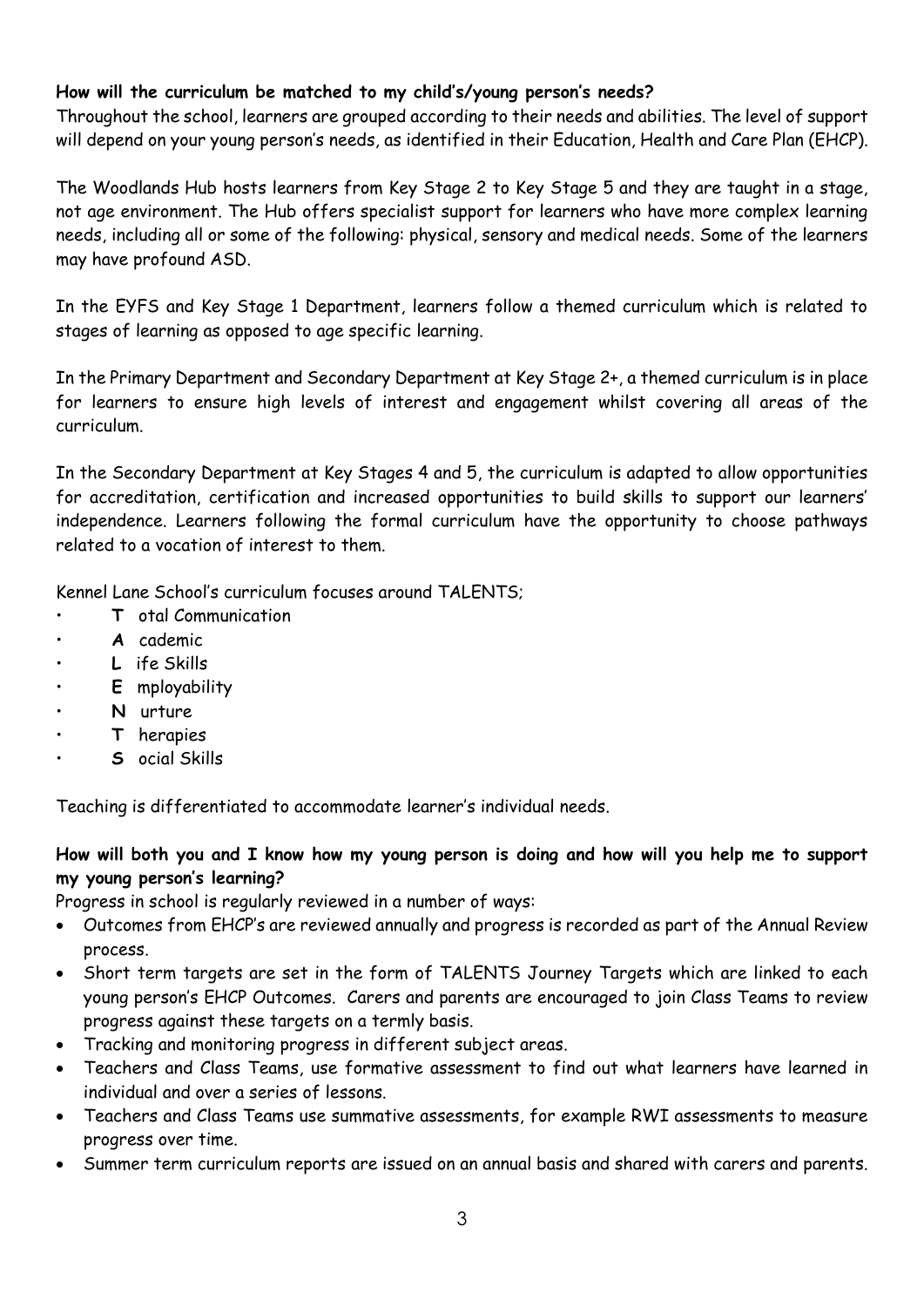We will have regular conversations with our young people and their families to discover what is working well and what needs to change.

# **What support will there be for my young person's overall wellbeing?**

Kennel Lane School is a safe and nurturing environment that treats young people as individuals. Learners learn how to live with one another, and with themselves, to recognise and manage their emotions, and to make positive choices in order to stay safe. All learners have opportunities to engage in 'Nurture' activities across the week to support their wellbeing.

Staff at Kennel Lane School share the responsibility for supporting learners who exhibit behaviours which can be challenging. All staff are trained in Team Teach and use strategies appropriate to each learners age and ability. Carers and parent's consent to this via our Home School Agreement and where appropriate their young person's Personal Strategy Plan (PSP). A Personal Strategy Plan outlines a young person's behaviours, identifies possible triggers and the strategies which are effective in keeping them safe.

Much of the pastoral support is delivered by Class Teams and specialists in school. Specific staff are trained to deliver emotional literacy support (ELSAs) and the Support and Intervention Team work with individuals or groups of young people with significant social, emotional and mental health needs. This includes support for behaviour, communication, and attachment difficulties, and can involve support in school, or direct work with families.

Kennel Lane School also benefits from close co-operation with other agencies who support young people, including the Early Intervention Team, Children's Social Care, The Educational Psychology Service, together with counselling and therapeutic services.

All learners at Kennel Lane School have the opportunity to share their views about the good things in school and/or at home, and those that they find more difficult. They also provide input about their achievements, things that they enjoy, and their plans for the future which is updated at each Annual Review meeting through their Learner Voice. Learners in Key Stage 3+ have the opportunity to discuss their aspirations for the future with support from a Careers Coach.

Staff differentiate learning activities and opportunities based on assessment and from what young people tell us through their behaviour and engagement with school. Our learners are supported to achieve through a flexible programme of learning which is differentiated to meet the needs of each individual.

Kennel Lane School also has an active Student Council who help to make decisions about the way the school is run.

#### **What specialist services and expertise are available at or are accessed by the school?**

Staff at Kennel Lane School work closely with our professional partners. Speech and Language Therapists (SaLT), Occupational Therapists (OT) and Physiotherapists from Berkshire Healthcare NHS Foundation Trust are based on the school site and they work with Class Teams and families to devise therapy plans to address specific needs. Kennel Lane also has its own Speech and Language Therapist who compliments this.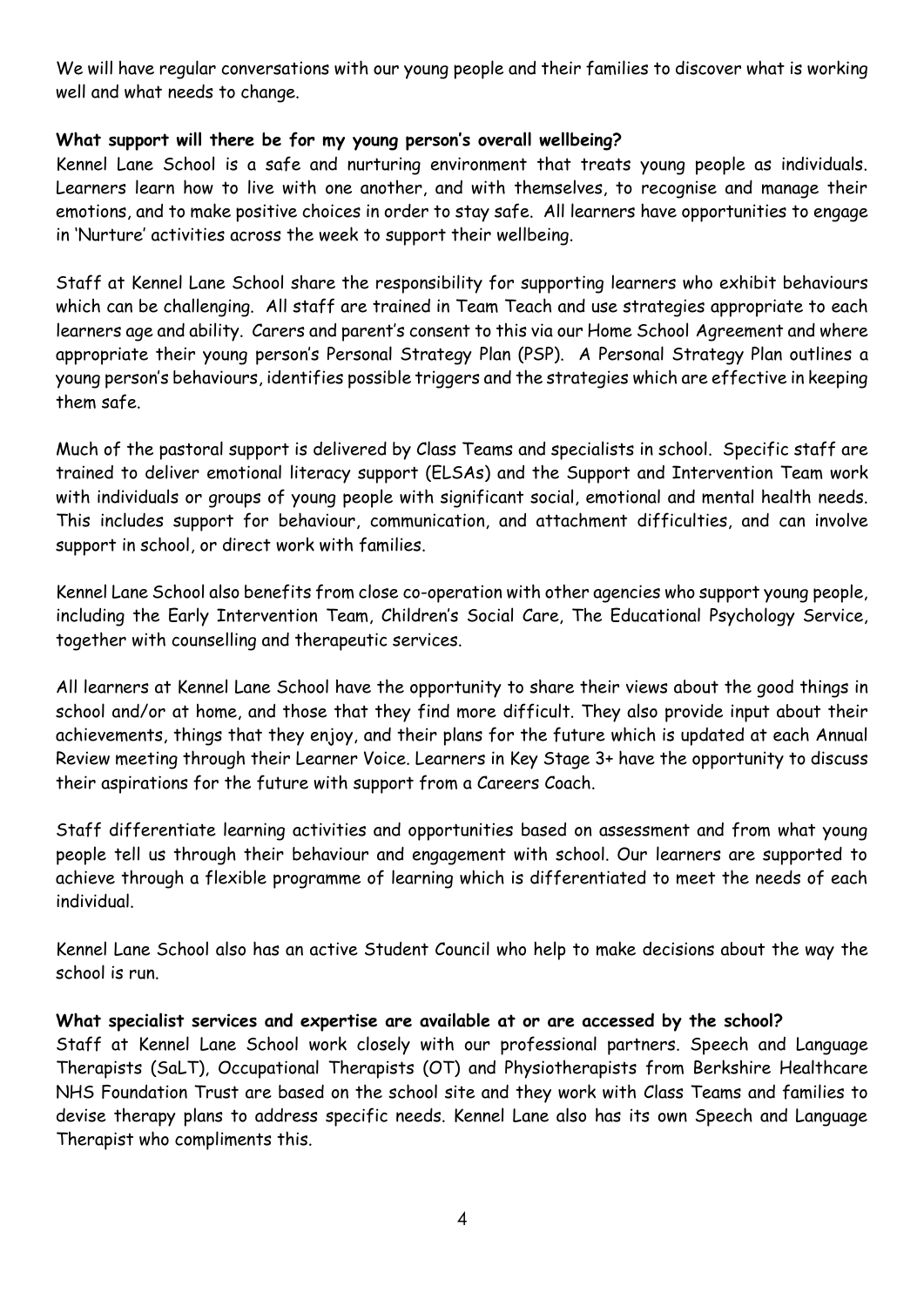Kennel Lane School works in partnership with local and national organisations to provide additional curriculum opportunities. We are proud of our Forest School and outdoor learning spaces, which provide young people throughout the school with opportunities to learn outside of the classroom.

The Children's Community Nursing (CCN) Team support learners who have particular medical conditions and they write Healthcare Plans when needed (e.g. for learners with epilepsy, or for those who have a gastrostomy). The School Nurse also provides training to school staff in relation to the Healthcare Plans and the administration of certain medicines or procedures.

In addition, we liaise closely with other agencies who work collaboratively with school staff in meeting the wider range of learner needs including, Social Care, CAMHS, Careers Adviser's and Educational Psychologists.

**What training are the staff supporting children and young people with SEND had or are having?** All our staff receive training and support to meet each young person's educational needs.

All colleagues have and continue to access universal training and targeted programmes of Continuing Professional Development to develop their skills which typically includes a wide range of specialist training, such as, PECS, TEACCH, Makaton and Sensory Integration.

Other specific training is delivered to meet needs such as, behaviour management, moving and handling and specific medical training.

All staff receive training from NHS Therapists with specialisms in Speech and Language Therapy (SALT), Occupational Therapy (OT), and Physiotherapy. Therapists work with individual staff and class teams to deliver tailored therapy programmes.

Staff are also highly trained in supporting learners who have more complex medical needs.

**How will my young person be included in activities outside the classroom including school trips?** The curriculum at Kennel Lane School promotes independence and participation in the wider community. Learners in key Stage 2+ have weekly Community Links lessons where they access the communication in a more practical way.

All learners at Kennel Lane School have special educational needs, but they are afforded every opportunity to take part in social opportunities with their peers. Young people aged 14-19 have the opportunity to take part in the Duke of Edinburgh Award, and to attend the Key Stage 5/Sixth Form Prom at the end of the year.

Learners have the opportunity each term to access regular trips and visits which are linked to the curriculum and their areas of learning.

Learners in Key Stage 5 also have the opportunity to participate in residential trips which help to support their independence skills.

Kennel Lane School works in partnership with local mainstream schools, including, access to their curriculum lessons, sports facilities and activities.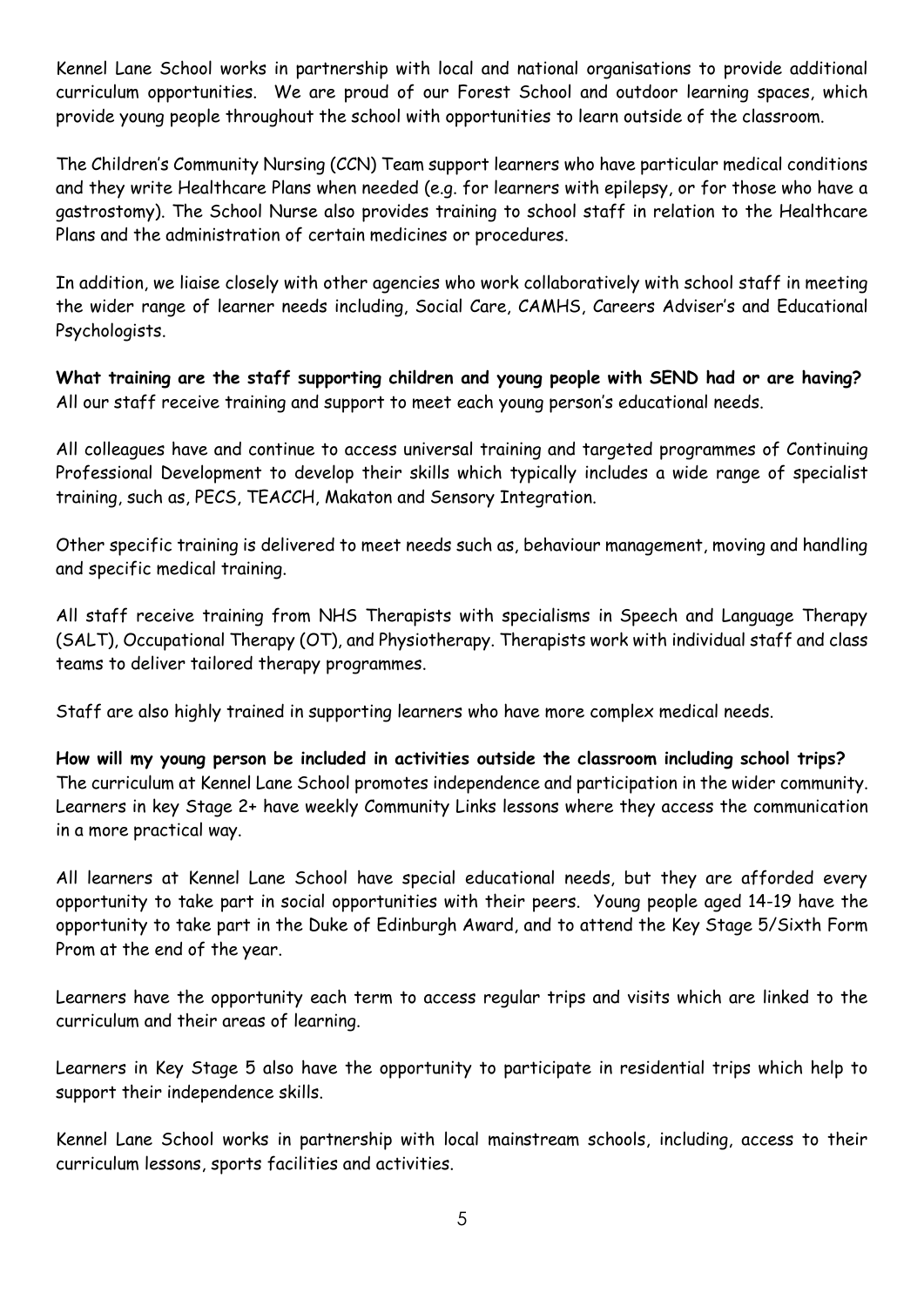#### **How accessible is the school environment?**

The school is based on one site but is made up of a collection of buildings, there are designated areas for the Woodlands Hub, Primary Department and Secondary Department with some shared spaces such as the swimming pool and multimedia suite. The majority of the school is fully accessible and adaptations have been made where this is not possible.

Kennel Lane has an Accessibility Plan which also links to our Equality Policy and Objectives.

## **How will the school prepare and support my young person to join the school, transfer to a new setting or the next stage of education and life?**

We accept new learners in consultation with the relevant Local Authority. If a place at Kennel Lane School is offered, we often invite new learners to visit school with their families. In addition, further transition sessions and/or days will also be planned so that any new learner is familiar with the school prior to starting.

Transitions within Kennel Lane School are also carefully planned between phases in education. These transitions will include meetings with carers or parents, visits for learners to new parts of the school and opportunities to meet new Teachers and class support staff. This ensures that learners are fully prepared for any changes within their own learning journey.

Transition post-Kennel Lane School is discussed in the Annual Review process beginning from Year 9 onwards. From Year 9 there is also a focus on ensuring that EHCP Outcomes focus on Preparation for Adulthood. Young people can stay at Kennel Lane School until the year when they turn 19, following this, many will transition to college placements and most of our young people aged 14-19 will take part in the College Links course.

Throughout each young person's education journey, we promote independence and the ability to make safe choices in their life outside school. Young people are supported to develop a Person Centred Transition Plan which informs future placements after leaving Kennel Lane School.

If your young person is due to move on to another setting, where possible, the new school/setting will be invited to your young person's Annual Review in order to discuss their needs. In addition, and where appropriate, the new setting will come in to school in order to carry out observations, meet with the class team. Kennel Lane school will also support visits, transition days and where necessary support the new setting once your young person has moved.

#### **How are the school's resources allocated and matched to your young person's special educational needs?**

The school is resourced by the Local Authority to provide small class sizes and levels of staffing to meet your young person's needs as identified in their EHCP. If your young person requires additional equipment or specialist facilities this will be supplied in consultation with the Local Authority. The use of additional money through funding such as Pupil Premium is targeted at these specific groups and the impact of this is reported.

**How is the decision made about what type and how much support my young person will receive?** The learner's EHCP identifies the level of support that is needed in order to meet their special educational needs and the Outcomes contained in the Plan.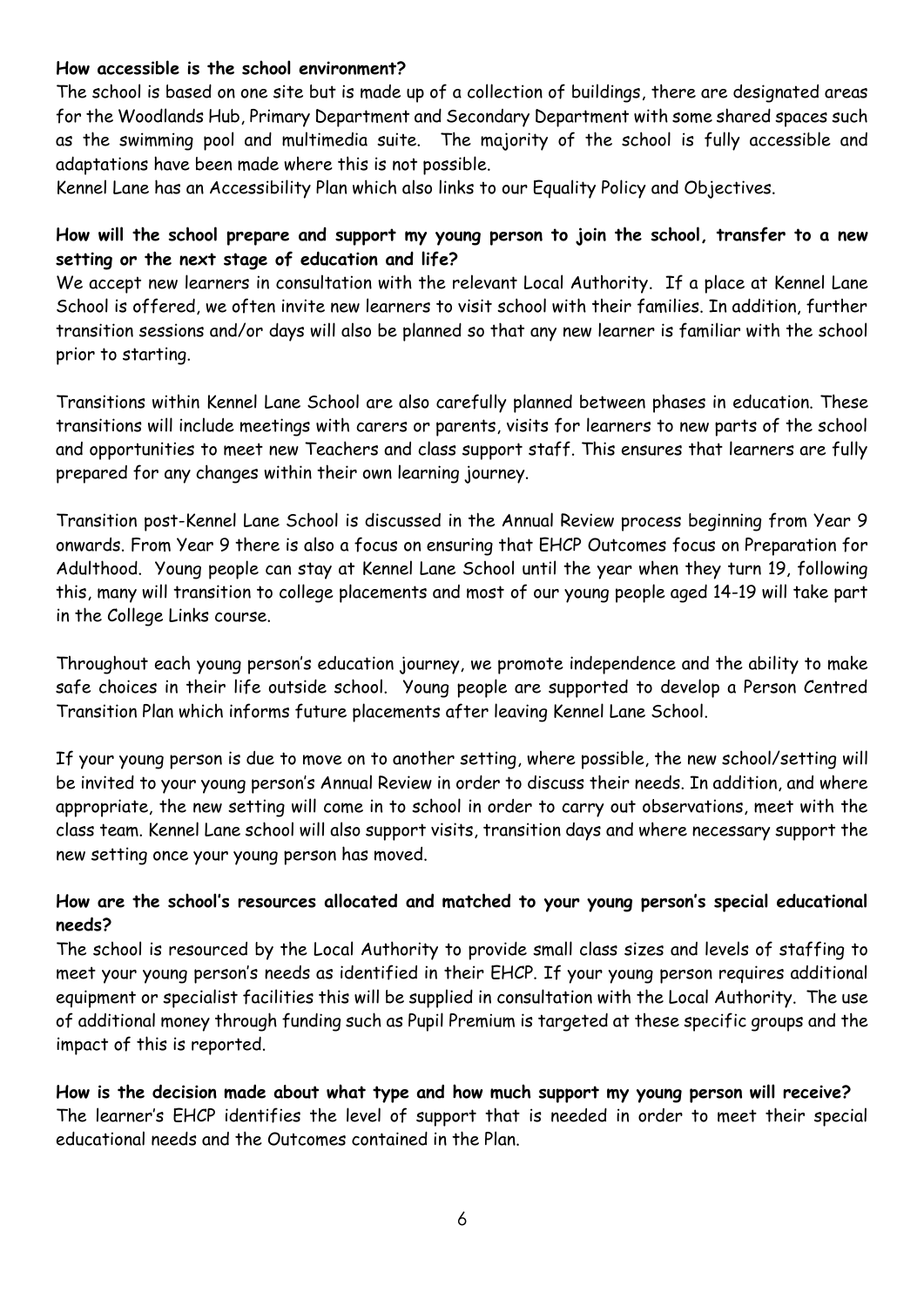The class teacher oversees the implementation of your young person's EHCP. The class teacher, will set targets for your young person at the Annual Review, in collaboration with you and other professionals. These will be outlined in your young person's TALENTS Journey which is shared with all the staff who are working with your young person and with you as the carer or parent as well as with your young person, where appropriate. The Special Educational Needs Co-ordinator (SENCO) will also support class teams.

## **How are carers and parents involved in the school? How can I be involved?**

Where appropriate, learners use a Home-School Link Book to carry messages to and from home and school. School staff use this to provide day to day information about activities in school, and any issues that arise.

Carers and parents are also provided with a termly overview which summarises what your young person will be learning in each subject area in the forthcoming term.

School staff may contact carers and/or parents by telephone to discuss a specific issue or to inform them of something that has happened during the day. Similarly, carers and parents are welcome to contact the school to keep us informed of any changes, appointments, or events.

Carers and parents are invited to school once a term to discuss their young person's TALENTS Journey targets. These meetings are an opportunity to discuss progress against monitoring targets over the last term, and to set new targets for the next term.

Every learner's EHCP is reviewed annually. The Annual Review meeting is an opportunity for carers and/or parents to meet with school staff and other professionals to discuss progress, achievements and plans for the future. Before the Annual Review meeting, the school will provide a review report, summarising progress over the previous year. Carers and parents are asked to contribute their views prior to this meeting, and there is an opportunity for further discussion at the Annual Review.

Some learners are supported by a Personal Strategy Plan, which includes strategies for supporting safe behaviours. PSP's are reviewed regularly with parents, often at the same time as the TALENTS Journey targets.

The school holds 'Come and Join Us' / 'Coffee Mornings/Afternoons' and these are an opportunity for carers and parents, class teams, and senior leaders to meet informally, in addition to the regular events that are held throughout the year (e.g. performances, assemblies and sporting events).

The school also holds workshops that carers and parents can attend. These workshops focus on specific areas that may be relevant to individuals or groups of learners. The workshops provide an opportunity for carers and parents to build on their own skills to support their young person at home.

Kennel Lane School produces a monthly newsletter to carers and parents providing an update from the Headteacher, an update on school events which have taken place, an update from the Governing Body and forthcoming diary dates. In addition, there is an Annual Curriculum Report to carers and parents which includes a summary of the events over the school year, a report on the progress made towards school improvement, and photographs of learners' enjoyment in learning.